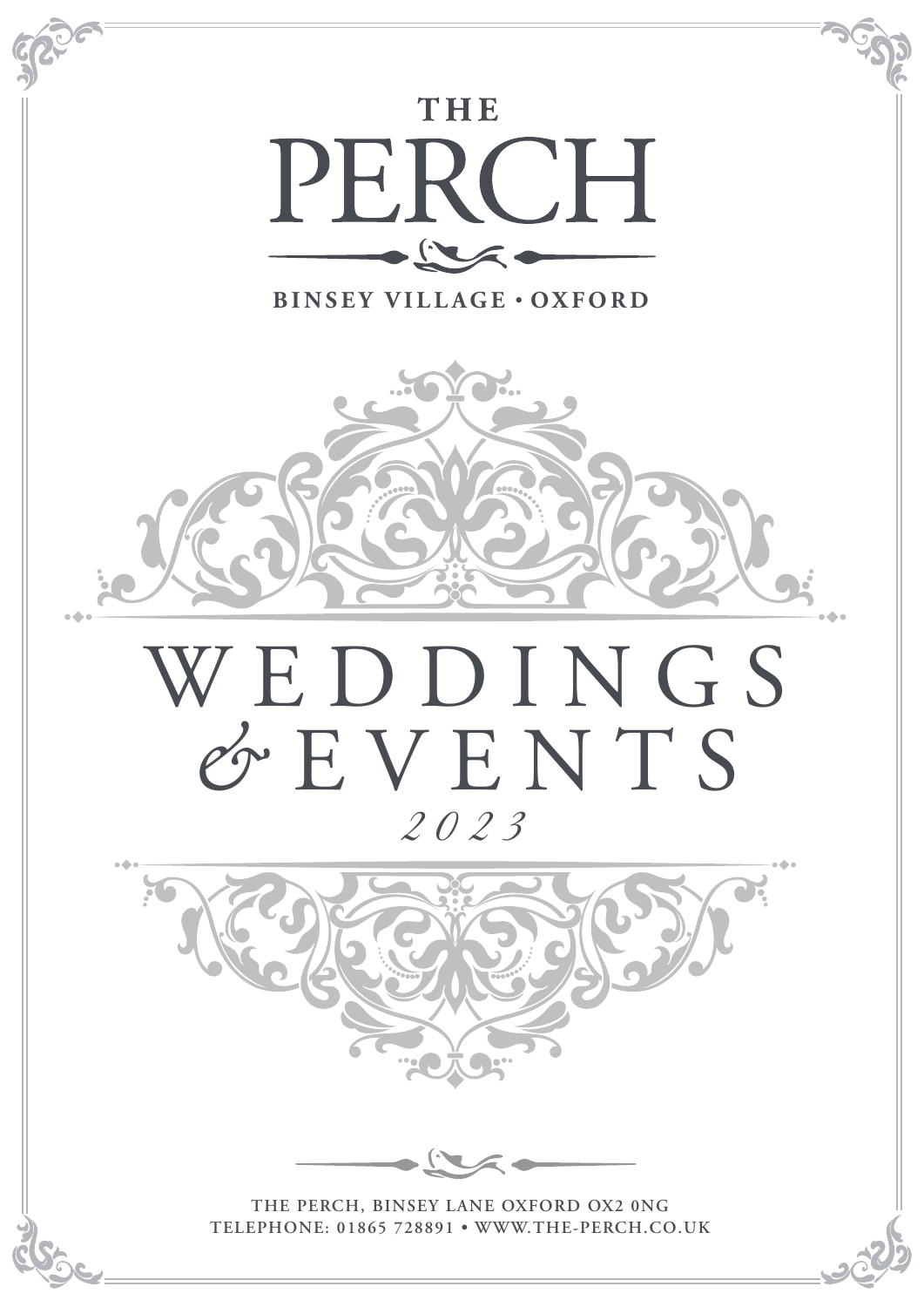

# THE PERCH

 $\rightarrow$ 

*The following includes a guide to our pricing, drinks and menus on offer here at The Perch. However, each event is unique and we don't like to be restrictive, so please do share your ideas with the events team!*

MARQUEE HIRE

Hire of our 18m x 11m 'Perch Marquee' & secluded garden area from afternoon to midnight. Seating up to 120 guests, on trestle tables for up to 10 guests, and suitable for circa 180 guests into the evening.

Monday to Thursday £1,000 • Friday, Saturday & Sunday £2,500

## C O V E R C H A R G E

The charge covers table linen, crockery, glassware & the setting up of the marquee to your specific requirements, the setting up of our catering facilities, liaising with any outsourced companies i.e. bands, DJ's florists, the breakdown of the marquee and catering tent

and full cleaning service.

£7.50 per guest

### WINE, FIZZ & DRINKS

The quantities of reception drinks... wine, Champagne, ales & soft drinks... will vary depending upon your guest's consumption and, of course, budget. From past experience we suggest allowing for a glass of something nice on arrival, half a bottle of wine per adult for the meal and a glass of fizz to toast.

We always endeavour to maintain great value for money with our wines and menus, however on occasion due to factors out of our control, these prices may vary. All prices quoted at the time of booking are an approximate price and are subject to change. If you would like to view our current wine list this can be found on the menu page of our website.

For the party ahead, choose between a 'cash' bar or a complimentary bar.

We are delighted to offer many options for your event, such as arriving by boat, which can be arranged with local suppliers. We are more than happy to arrange as much or as little as you'd like...

### SERVICE CHARGE

A discretionary 10% service charge will be added to your final bill. This is shared between the key staff members, both front of house and kitchen, who have worked in the lead up to and on the day itself

*We look forward to meeting with you soon...*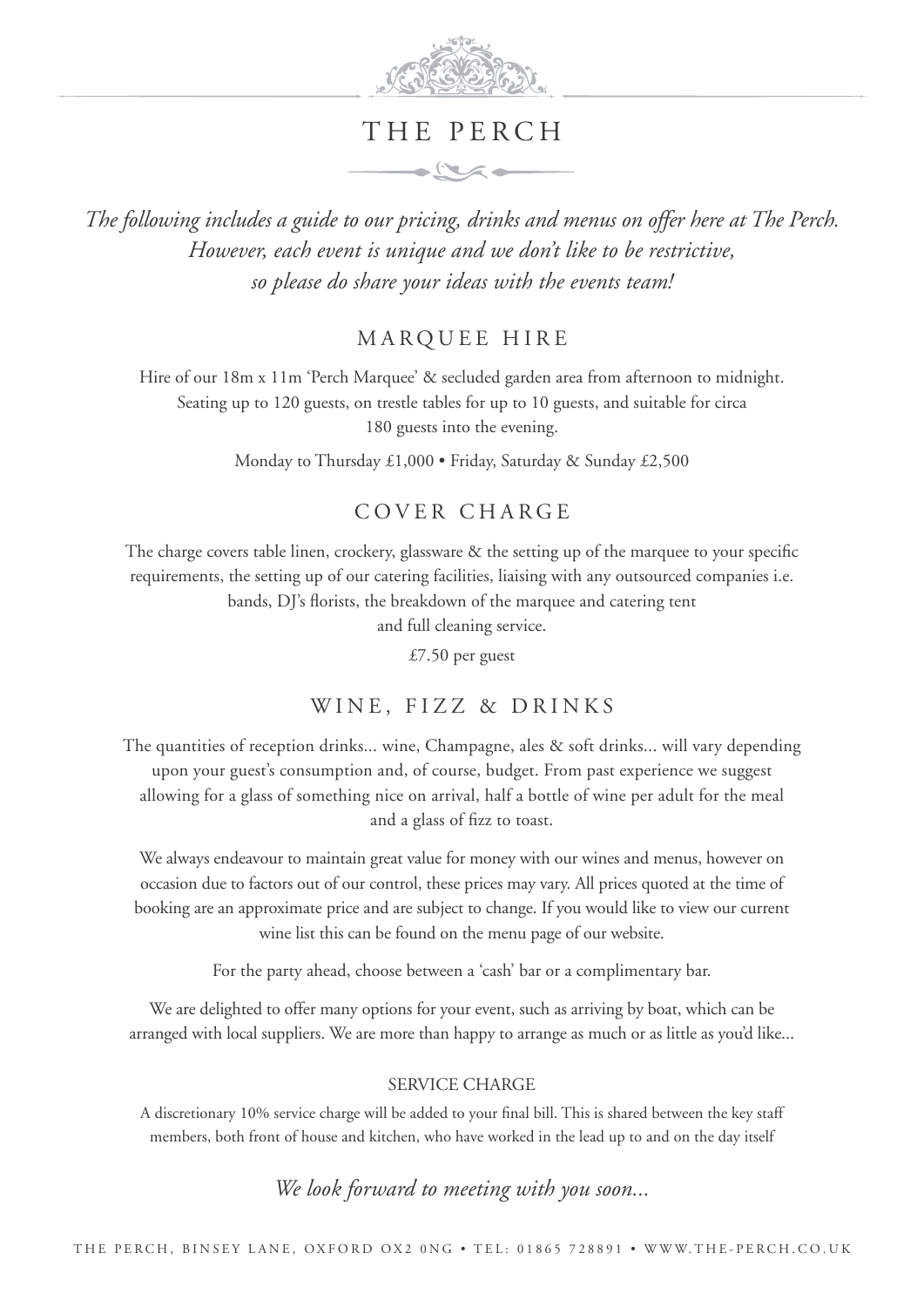

# CANAPÉ MENU

 $\longrightarrow \infty$ 

WE SUGGEST THREE CANAPÉS PER GUEST £3.95 PER CANAPÉ

Oak smoked salmon, apple, cucumber and dill pickle

Rosary goats cheese toasts, roasted beets and peashoots

Venison and black pudding sausage rolls, caramelised red onions

Peppered beef fillet, truffle emulsion

Crispy buttermilk chicken, mustard mayonnaise

Truffled wild mushrooms on toast with crispy sage and shallot rings (vg)



Brixham crab toasts with chilli and avocado

Balsamic roasted cherry tomato, watercress pesto puff pastry tart (vg)

Cashel blue cheese filo bites, with pear and walnut

Grilled queen scallop, lemon, caper and samphire

Angels on horseback or Devils on horseback

Chilled pea soup with cucumber sandwich (vg)

Spiced gazpacho with tiger prawn tail

Buttermilk sultana scone with clotted cream and strawberry

(ALL MENUS ARE SUBJECT TO CHANGE)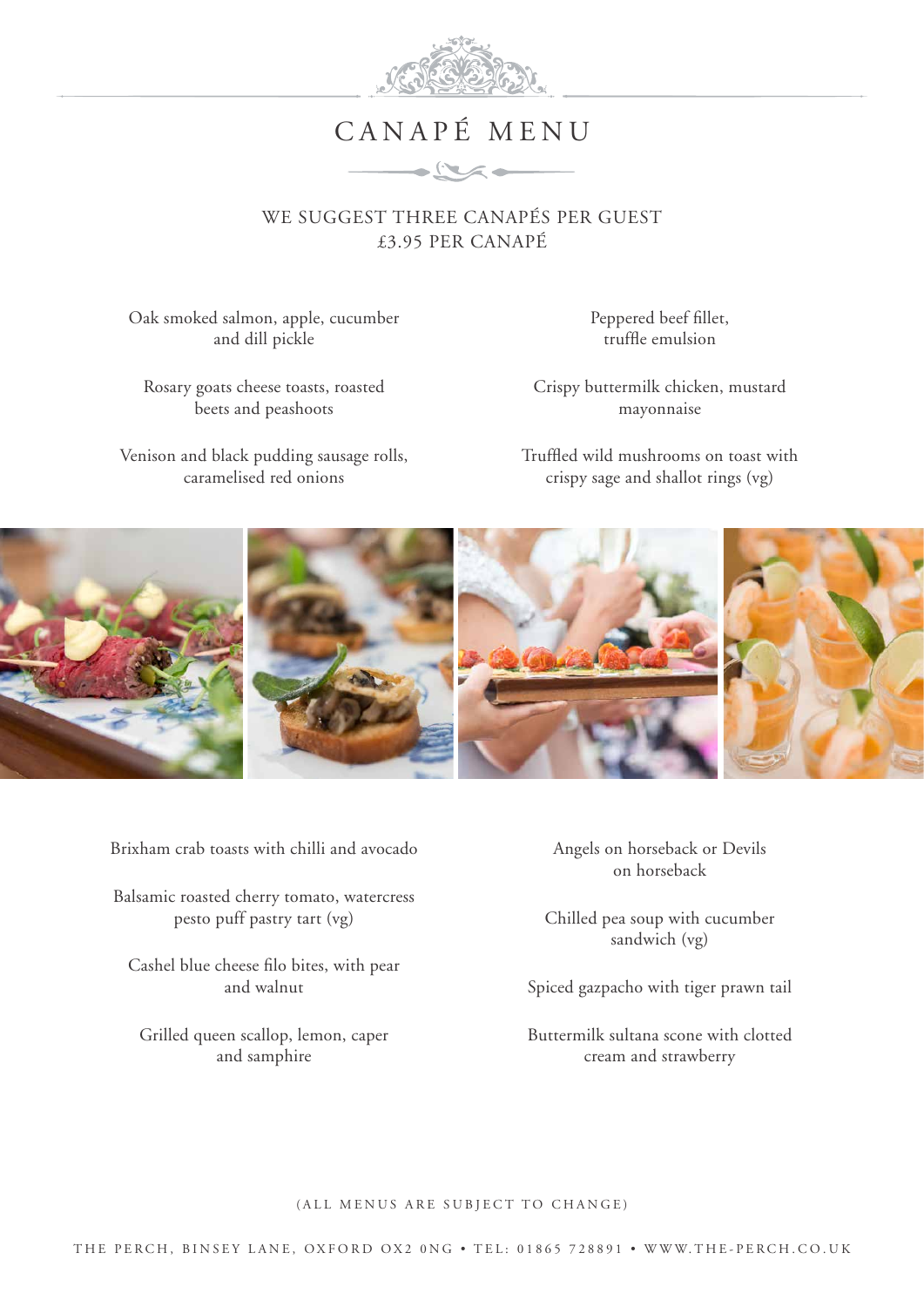

# PERCH COUNTRY FEAST



## SERVED TO THE TABLE FOR ALL TO SHARE • £55.00 PER GUEST

TO START PLEASE CHOOSE THREE

*all served with freshly home baked Perch soda bread*

Garlic roasted field mushrooms with watercress pesto (vg)

Wild rabbit and ham hock terrine, spiced grape chutney

> Upton smoked duck, pink grapefruit, tarragon and pea shoots

Chicken liver, smoked bacon & tarragon pate, caramelised red onion chutney

Beetroot and gin cured salmon, on a bed of pickled summer vegetables and pea shoots

Rosary goats cheese, pea and spring onion croquettes, salsa verde (v)

Chargrilled asparagus, chopped caper and parsley with shaved parmesan (v)

Oak smoked trout & horseradish mousse, samphire and dill

> Perch Inn prawn and crayfish cocktail

## SHARING MAINS

### PLEASE CHOOSE THREE OF THE BELOW OR OUR LOVELY PIG ROAST

Free-range chicken roasted with Cotswold chorizo, rosemary and bay

Whole baked seabass (canoe style) fennel, courgettes, lemon & thyme

Slow Roasted shoulder of Cornish lamb with salsa verde *(£5 supp)*

Whole Roasted butternut squash, stuffed with pearl barley, red pepper and spinach with toasted seeds and gremolata (vg)

Summer Veg stew with a feta, spring onion & herb crumble (v)

Aubrey Allen 28 day aged Roast rump of beef, heritage beetroot and watercress salad, creamed horseradish dressing *(£5 supp)*

Creamed chestnut mushrooms, smoked garlic and rosemary, Stilton & walnut toasted breadcrumbs (v)

*all served with the following salads:*

Heritage tomato & parsley • Baby gem, cucumber, dill & French bean • Buttered Norfolk scrapers new potatoes

# SPIT-ROASTED FREE RANGE PIG

Hand shredded and tossed with roast apple, shallots and sage

*served to the table for all to share:* Caramelised onion chutney • Heritage tomato & parsley • Baby gem, cucumber, dill & French bean



## DESSERTS PLEASE CHOOSE ONE

St Clements posset, blackberries & lavender shortbread

Raspberry and white chocolate Eton mess, hazelnut praline

Pimm's jelly, English strawberries & elderflower cream

Salted caramel and honeycomb cheesecake, dark chocolate sorbet

White and dark chocolate brownies, fresh raspberries & raspberry ripple cream

(ALL MENUS ARE SUBJECT TO CHANGE)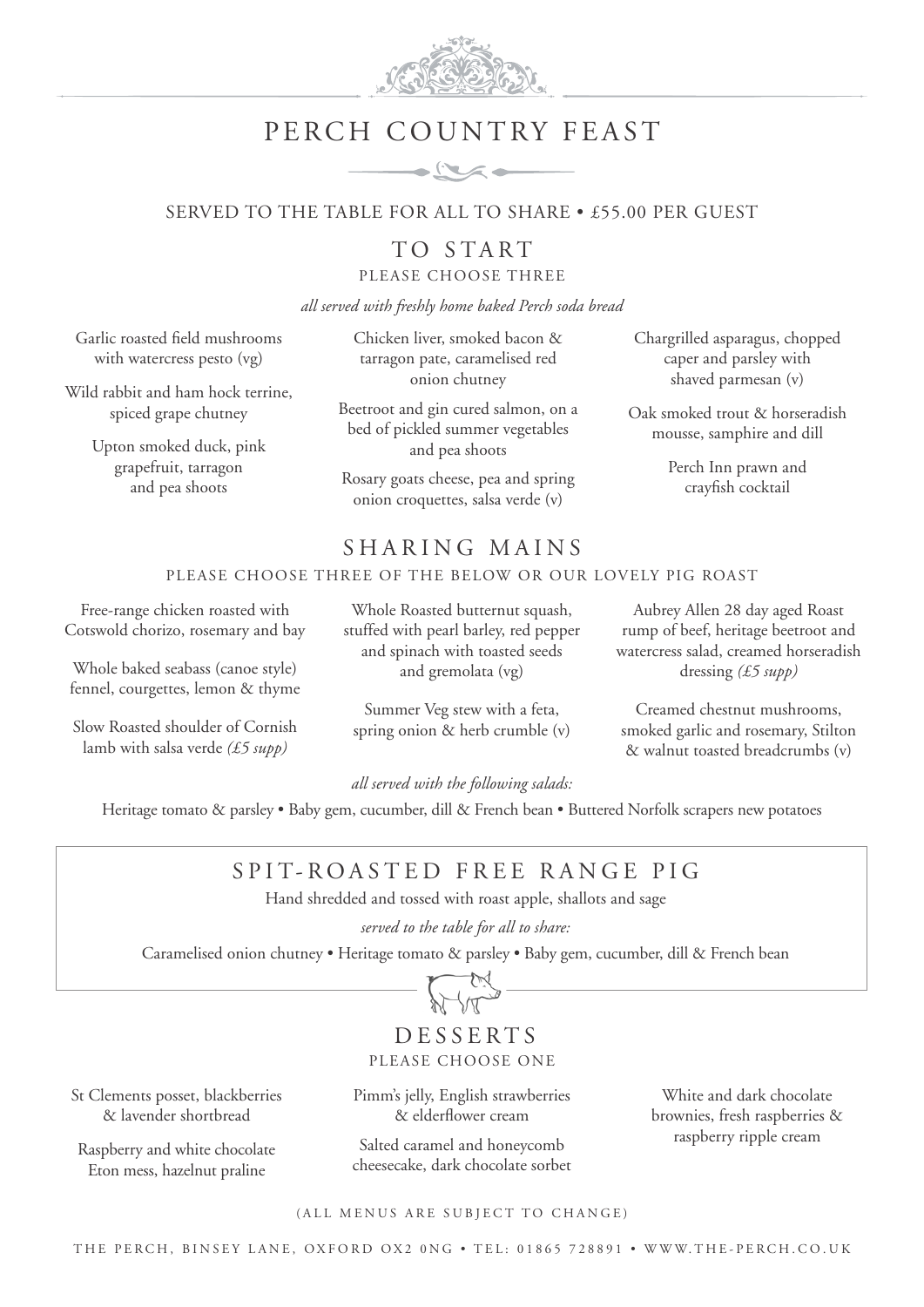

# EVENING NIBBLES

 $\frac{1}{2}$ 

## COME THE EVENING YOU MAY LIKE A LITTLE SUSTENANCE TO KEEP EVERYONE GOING FOR THE PARTY AHEAD!

Proper 100% British beef burgers £11.95

Beyond Meat Vegan cheeseburgers 11.95 (vg)

 $r$ 

Cheese board served buffet style £8.00 (v)

Sausage bap £6.95

Bacon butties £6.95

'Perch' Sausage rolls £4.95

Cones of chips £4.00 (vg)

Roast Portabello mushrooms, watercress and almond pesto £5.00 (vg)

 $\sim$ 

'Pig in a Bun' hog roast £12.00 *served with apple sauce and caramelised red onions (minimum 80 guests)*

Vegan / Vegetarian Option - Roast vegetable brochette, with watercress and almond pesto

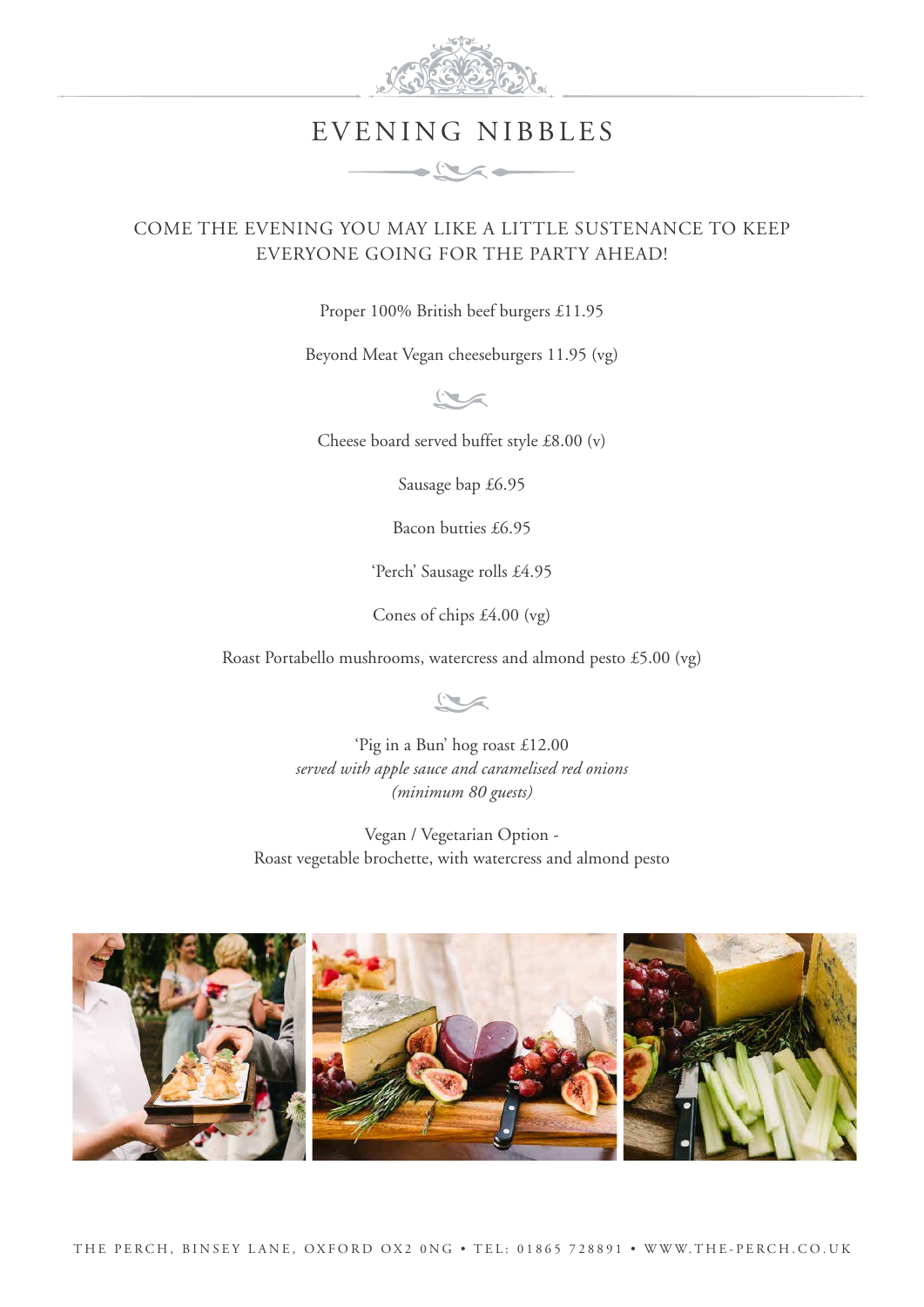

# THE MARQUEE

 $\rightarrow \infty$ 

Our heated Marquee hosts 120 guests for a seated meal and up to 180 for evening receptions. The space includes a private bar for you and your guests, seating area to get cosy and rest those dancing feet and is lit by a thousand fairy lights to ensure it feels as magical as the rest of your day. Included in the hire of the marquee is a front garden area reserved privately for your event, and private rear courtyard.

## $\sim$

Our Event's Manager and team will be on hand to look after you from start to finish on your day, greeting you from your car, bus or boat – serving food and drink throughout the day until the end of your evening.

Our Marquee is equipped with its own PA system and widely popular directional speaker which allows you to dance the night away over with your Band or DJ, whilst others sit and chat in the cosy seating area.



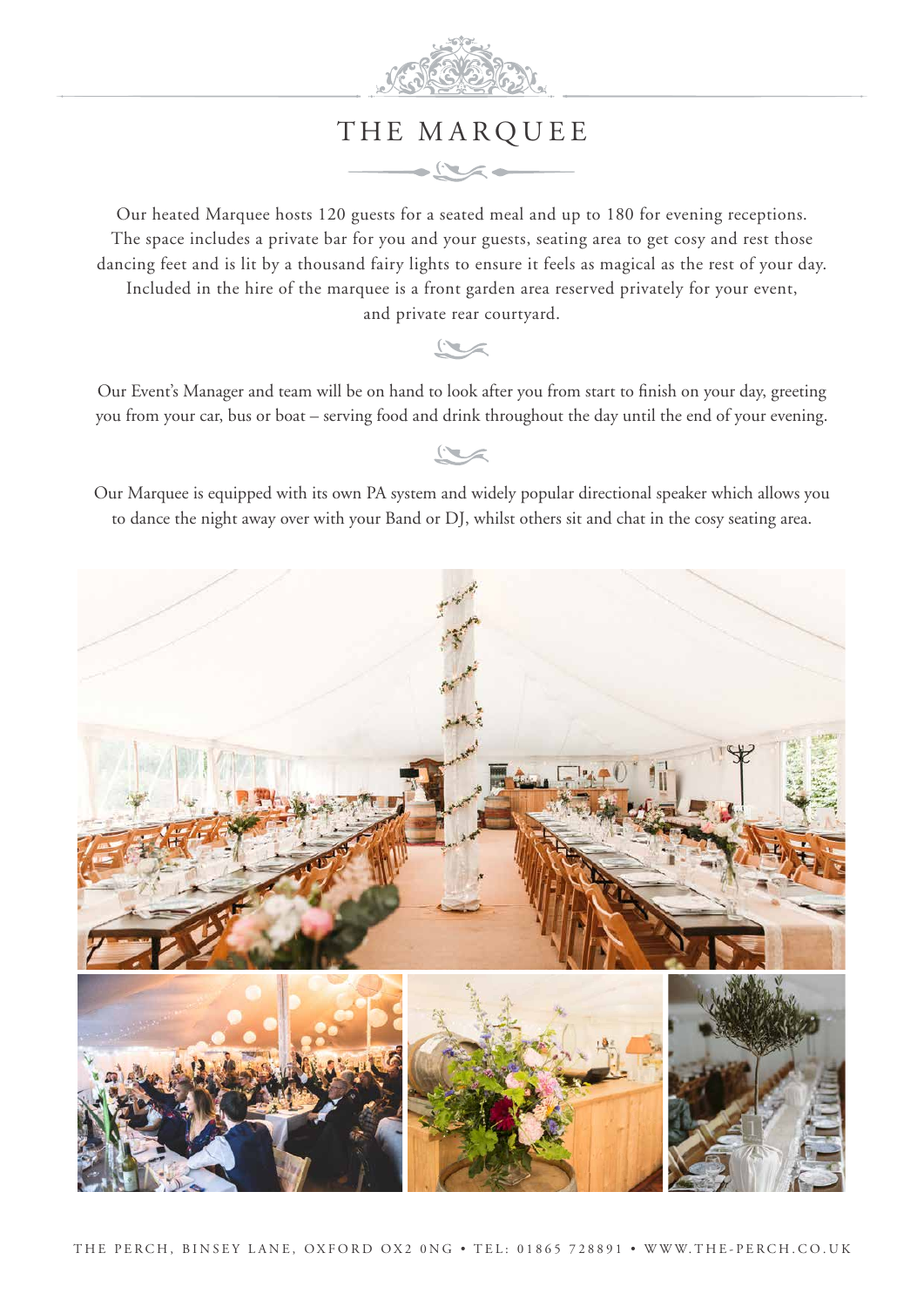

# MARQUEE LAYOUTS

 $\rightarrow \infty$ 



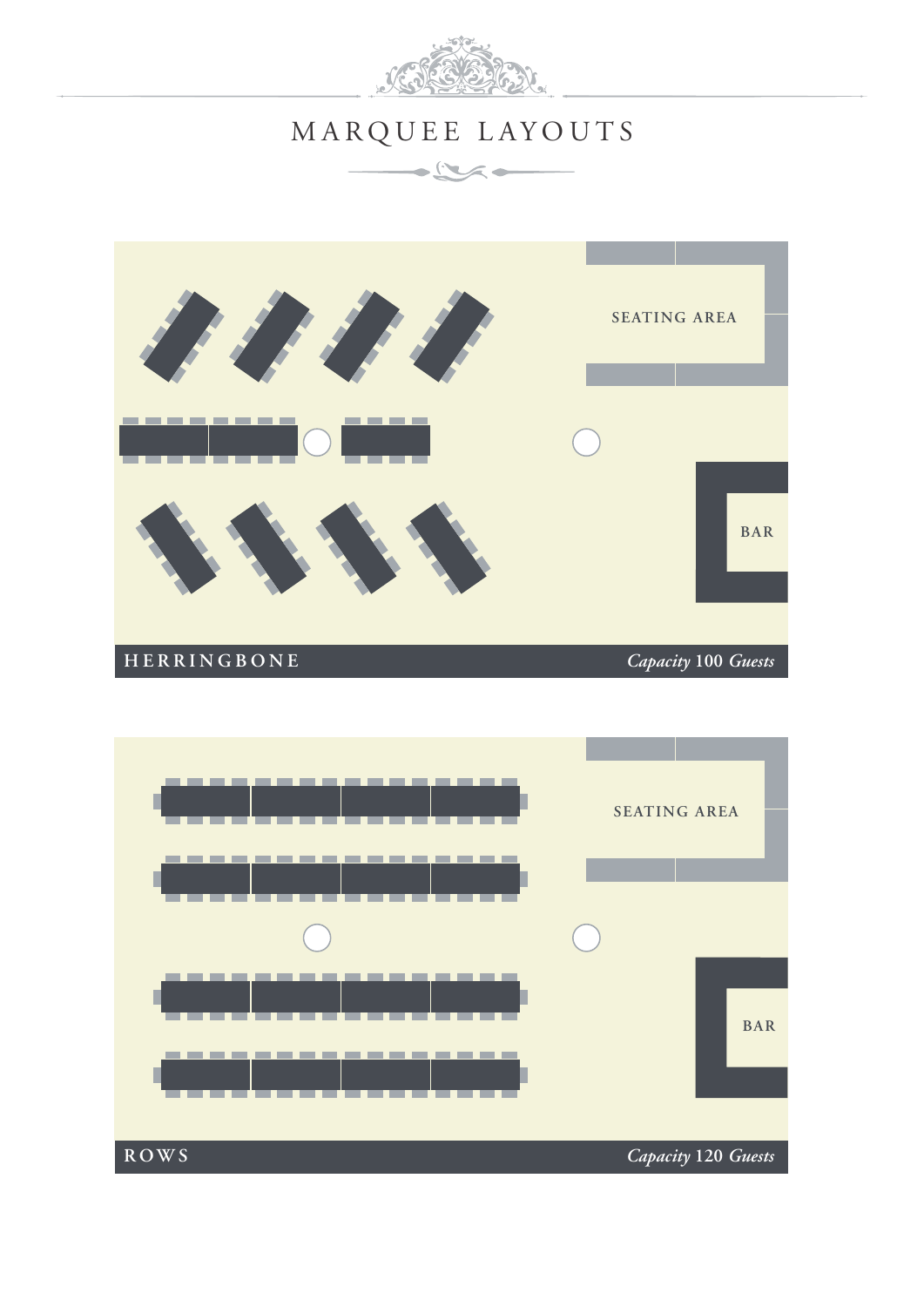

# MARQUEE LAYOUTS

 $\rightarrow \infty$ 



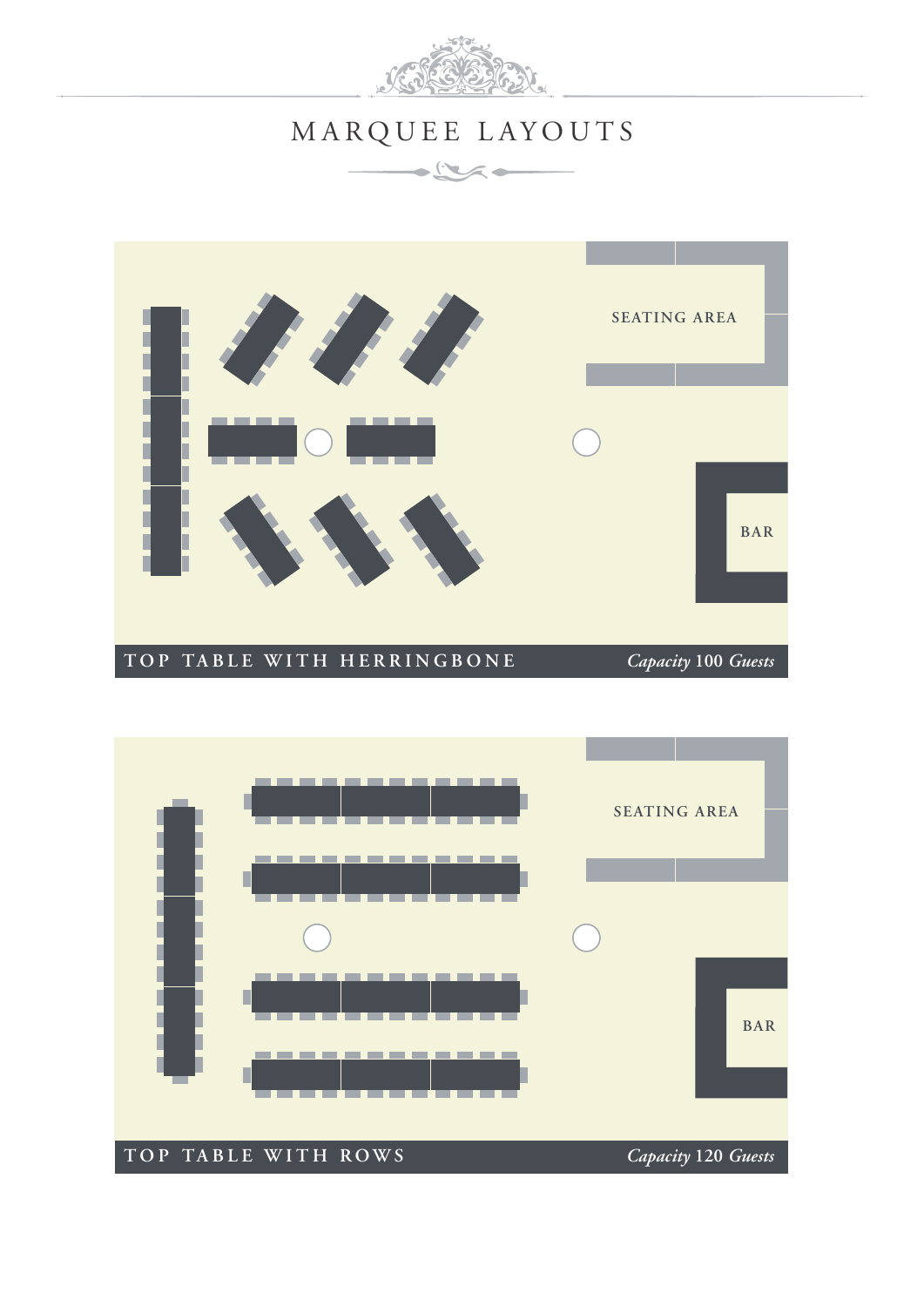

# WHAT'S INCLUDED IN THE MARQUEE HIRE?



The Marquee has its own private bar which is equipped with all the same spirits and bottled drinks as our main bar, we have three draft taps for lager, pale ale & cider and can arrange for a barrel or two of real ale of your choice on the bar from one of our fabulous local breweries.



We have a seating area with cushioned benches, a chesterfield & armchairs and throw cushions available on request also. The Rear courtyard offers several tables and chairs under our Perch umbrellas for sunny day shade and the front garden area includes a few picnic tables and extra benches.



We provide for you tables and chairs, all the crockery, cutlery, napkins and glassware for the tables, and if you wish hessian table runners. White table cloths & round tables can be arranged through us with an external supplier at an additional cost, please do let us know if you would like us to arrange this for you. Please note that capacity reduces to 60 guests with round tables.

The Marquee is lit at both ends with fairy light curtains. Fairylights are also draped around the sides of the marquee and between the two main pillars, which is also where you will find our two chandeliers. For the evening reception we can dim or turn off the chandeliers. In case you feel there aren't enough fairy lights, we can provide solar powered fairy light lanterns down the pathway to the marquee entrance.

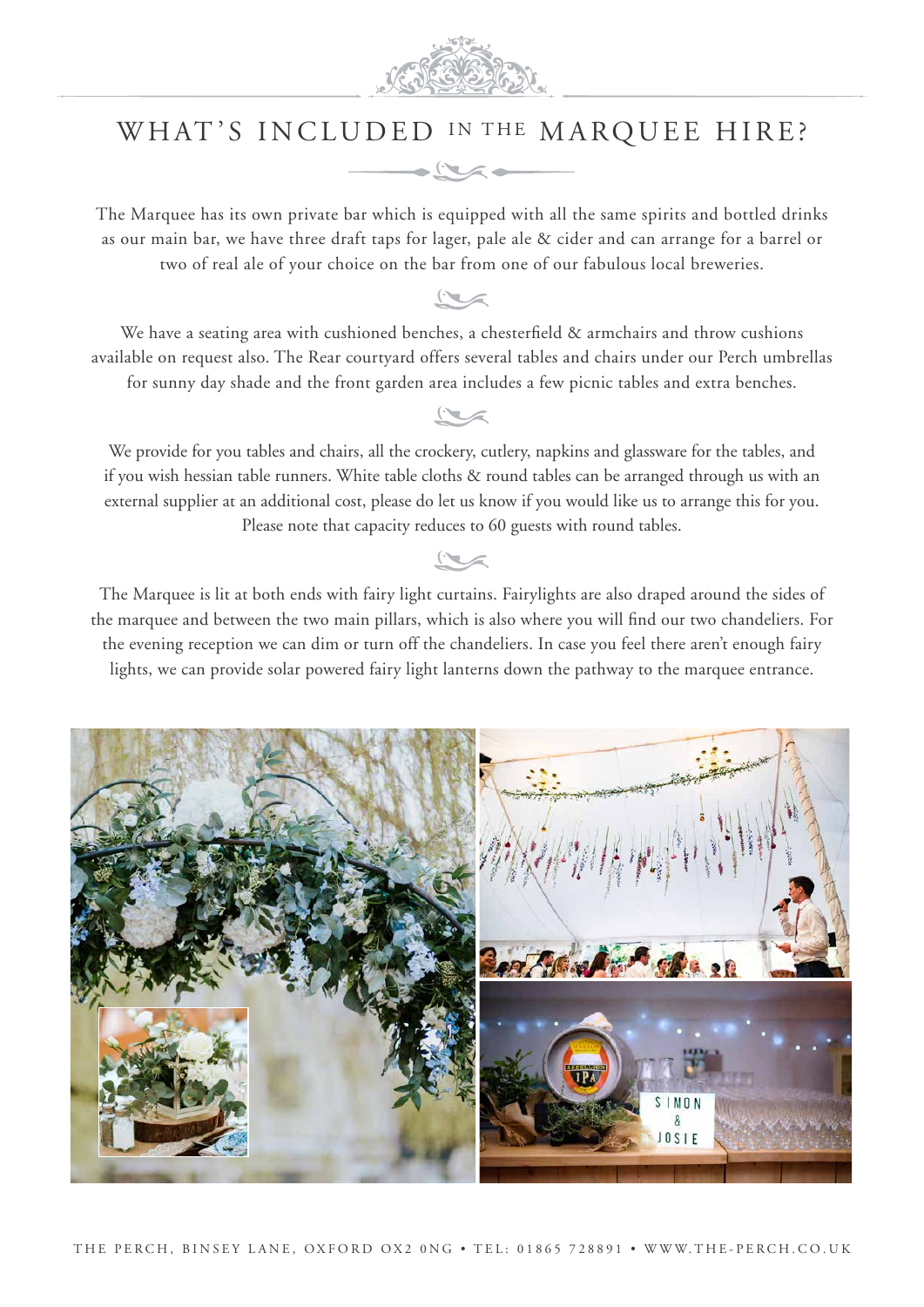

# WHAT'S INCLUDED IN THE MARQUEE HIRE?



We have several items of furniture in the marquee which we feel brings a certain character to the marquee, these include a decorative piano, sideboard, glass cabinet and dresser. We also have several smaller tables and Perch Barrels for setting up your cake, guest books and card boxes. We do provide for you an easel/s for your seating plan and welcome signs and a cake knife for the cutting of the cake unless you wish to bring your own. We also provide a cordless microphone linked to our PA system for speeches.

# $r$

From start to finish our Event's Manager will be with you from your first viewing and through booking to the menu tasting, and on hand running your day with her team of staff. You will have your own dedicated bar and waiting staff as well as your own chef who will be preparing your special menu in our marquee kitchen.

From the Marquee, we have a beautiful walk way studded with fairy light lit archways, providing the perfect back drop for pictures. The path leads out to Port Meadow and our private mooring which, if you are arriving by boat, will be reserved for you on the day of your event. Port meadow offers a variety of wonderul pictuesque spots for your private photos or group shots.